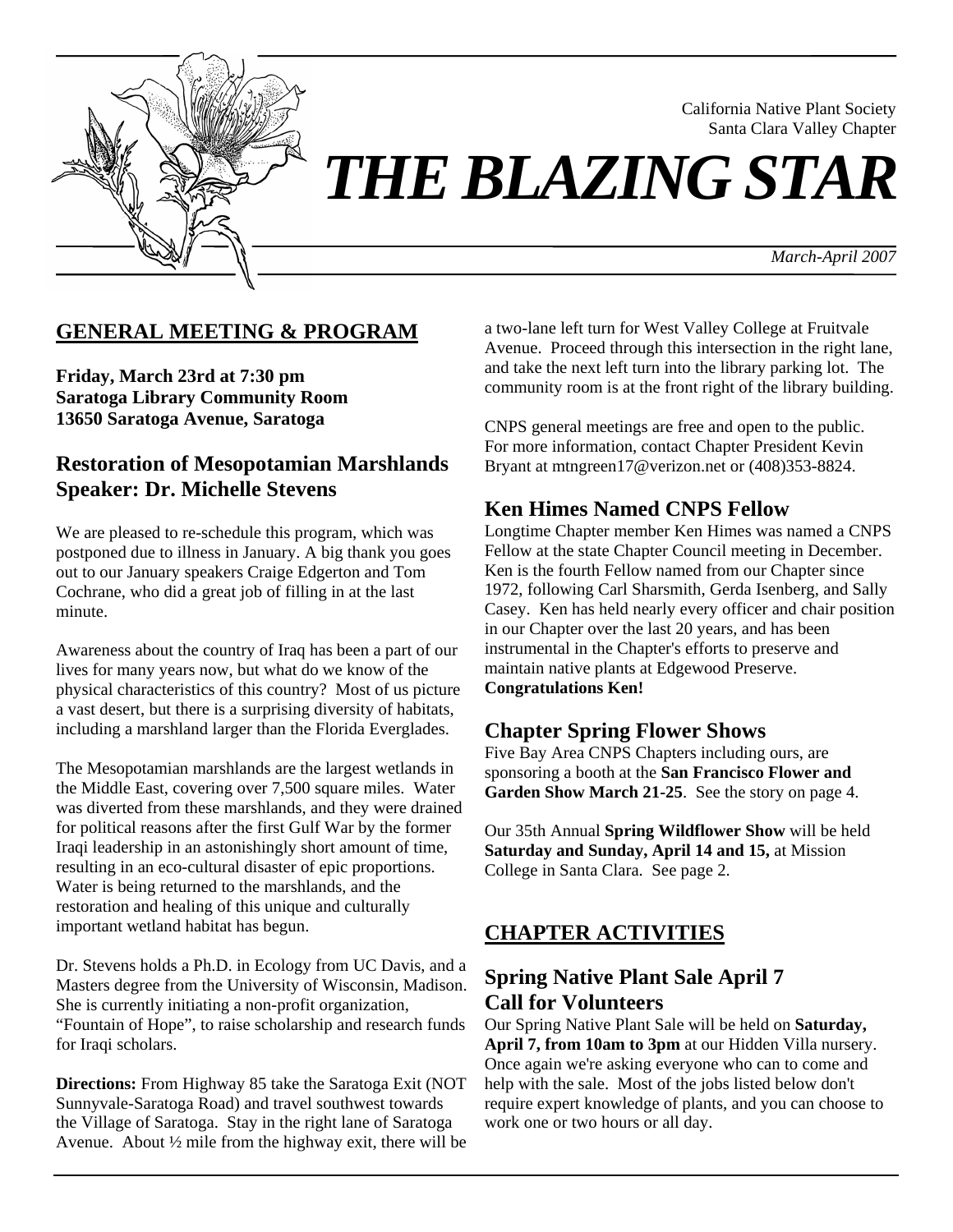Before the sale, you can help during our **Wednesday** work sessions at the nursery from **noon to 3pm** (see the article later in this issue). **Special nursery work days** will also be held before the sale to help prepare the nursery and label plants for the sale. We'll work from **noon to 3pm** on **Wednesday, Thursday, and Friday, April 4, 5, and 6.**

On the day of the sale, we will need:

- People to help set up before the sale (starting at **8am**)
- People to help with parking
- People to answer customers' questions about the plants and help them decide which plants to purchase
- People who will write up the sales tags before customers go to the cashiers to pay for their plants
- Cashiers
- People who will help customers take their purchases to their cars and bring back the wagons and carts to the nursery
- People to help clean up after the sale (**3-4pm**)

The plant sales are always lots of fun to work at, and we hope you'll come and help! Lunch will be provided to volunteers, too. You do not need to sign up in advance – just come to the nursery at the time you'd like to work.

**Contact information** for the coordinators:

Jean Struthers (650)941-2586, JeanStruthers@aol.com Ray Deutsch (650)365-6136, henrymarsh@yahoo.com

**Directions**: Hidden Villa is located on Moody Road west of Foothill College. From Hwy 280 in Los Altos Hills, take the Moody Road exit and head west. Two miles west of Foothill College, look for the Hidden Villa sign and driveway on the left. Proceed over the bridge, and park in the visitor center parking lot to your right. The Native Plant Nursery is at the greenhouse just beyond the visitor center.

# **Spring Wildflower Show April 14 and 15**

Our 35th annual Chapter Wildflower Show will be held at Mission College in Santa Clara. Show hours are **10am to 4pm** daily in the Hospitality Management Building. Admission is free, and parking is free in Lot C, immediately next to the show location.

The show is a two-day expo showcasing the diversity and beauty of wildflowers of Santa Clara and San Mateo Counties. Over 400 species of wildflowers and native plants are displayed, each accurately labeled, many suitable for the home garden. Knowledgeable botanists and gardeners will be on hand to answer questions. Books, posters, seeds, note cards, and other wildflower-related items will be available for purchase.

To celebrate the 35th anniversary of the Wildflower Show, many special activities are planned, including free classes on native plant identification, wildflower gardening, and gardening with native plants, and a tour of Mission College native plant landscaping.

**Directions:** To reach the Mission College campus, take 101 to Great America Pkwy/Bowers in Santa Clara. Go north toward Great America. Turn left onto Mission College Boulevard and then right at the first traffic light and follow the road around the campus perimeter to Parking Lot C. Drive to the far end of the lot, which faces the Hospitality Management Building. **Parking is free ONLY in Lot C**.

## **Wildflower Show Call for Volunteers**

It takes between 75 and 100 volunteers to make the annual Wildflower Show a successful event. You need not make a major time commitment to help; **even an hour or two** will be a major contribution to the Show's success.

We need assistance in all areas before, during, and after the show, including many tasks that require no or only minimal plant identification skills. Help is needed with distributing posters advertising the show, collecting plant specimens, assisting those collecting specimens, setting up the exhibition area, keying plant specimens, placing plants and name cards on the display tables, greeting and surveying visitors, serving refreshments for all the volunteers, staffing the Chapter sales table and displays, providing plants grown in pots, taking down the exhibition area, and preparing post-show reports of plants displayed.

To volunteer please contact Wildflower Show Chair David Chapman, at (408)323-1913 or dcchapman@earthlink.net.

# **Native Plant Nursery**

Almost all the plants for sale at the spring and fall sales are raised by Chapter volunteers during our weekly native plant nursery work sessions. The sessions take place every **Wednesday,** from **12noon to 3pm**. Bring garden gloves, sunhat, clippers, and your lunch. Other tools will be provided at the nursery. Knowledge of plants is not necessary: your willingness to help is all that's required.

For more information, contact Jean Struthers at (650)941- 2586 or JeanStruthers@aol.com; or Ray Deutsch at (650)365-6136 or henrymarsh@yahoo.com.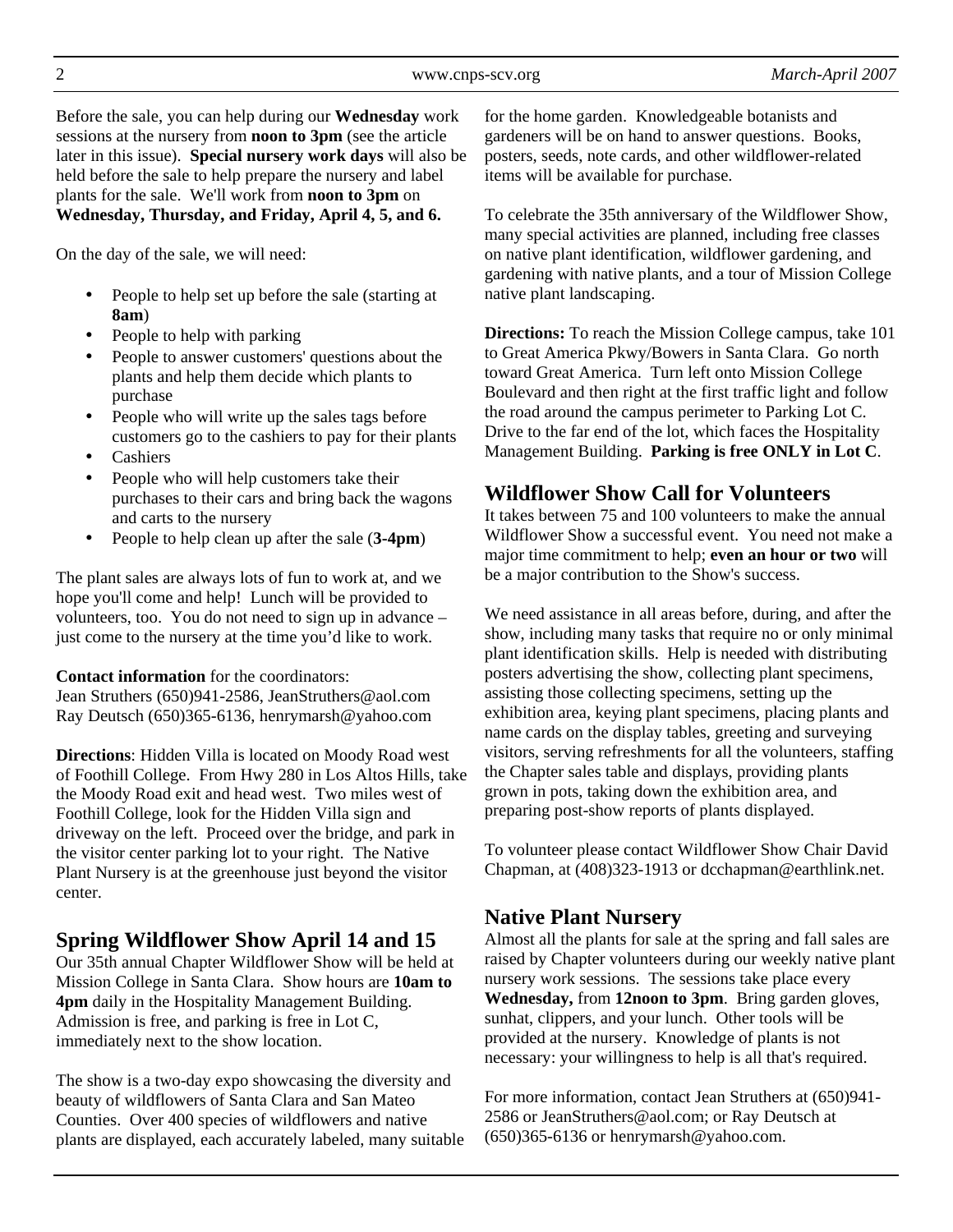# **Gardening with Natives Presentations Water Gardening & Oak Tree Care**

Gardening with Natives (GWN) is a special interest group within the Chapter which meets on the first Thursday of each month, usually at the Peninsula Conservation Center (PCC) in Palo Alto (directions below). The group is open to all, and includes a mix of seasoned native plant gardeners as well as beginners. Newcomers are always welcome.

#### **Thursday, March 1, 7-9pm, PCC Water Gardening with California Native Plants Speaker: Jeff Caldwell**

Are you wondering what natives you can grow in or around your birdbath, a patio water pot or pond, a real or artificial watercourse, or in an aquarium? Would you like to attract dragonflies, damselflies, birds and other critters to your water features? Jeffrey Caldwell, horticulturist and biologist, and a consultant with native ecological restoration experience, will speak about employing our native aquatic and wetland plants in various landscape settings.

#### **Thursday, April 5, 7-9pm, PCC Caring for California's Native Oaks Speaker: Deborah Ellis**

Many of us are lucky enough to live nestled among the local oak woodlands and would like to know how to properly provide for mature oak trees. Or perhaps you would like to learn how to care for a young oak tree you've planted, or how to start a new oak woodland garden in your yard. There are different approaches to be taken with a young oak woodland garden versus a mature oak woodland garden. Learn more about oak tree care from Deborah Ellis, local Registered Consulting Arborist with the American Society of Consulting Arborists (ASCA).

**Directions to the PCC:** (Peninsula Conservation Center), 3921 E. Bayshore Road, Palo Alto. From Highway 101, take the "San Antonio North" exit, get immediately into the left-hand turn lane, and turn LEFT onto East Bayshore. This will curve around to the left, then right. Turn right on Corporation Way. Then turn into the first driveway on your left, which leads to the PCC parking lot. The meeting is in the Raptor Suite on the first floor, accessible from the parking lot.

For more information on the Gardening with Natives group, visit its website at **www.GardeningWithNatives.com**. GWN maintains a Yahoo group with 360 members, a true resource for native plant gardeners in this area. To join the Yahoo group, visit **groups.yahoo.com/group/ GardeningWithNatives**. To contact the GWN Steering

Committee, email GardeningWithNatives@yahoo.com or call Arvind Kumar at (408)715-7020.

# **Native Hill - Frost and Lupines**

Despite the frosts of January, most of our recent plantings at Native Hill on the Foothill College campus have survived. There was some minor damage and some loss of plants however, so we are still in the process of replanting.

Surprisingly, the annual lupines are very prolific this year, considering a severe lack of lupines last year. Ceanothus and manzanitas are presently in bloom and new growth is sprouting up everywhere.

As always, if you would like to volunteer at the garden or be added to the email list to be notified of upcoming workdays, contact Phil Higgins at phidor@juno.com or (650)941-4752.

# **Habitat Restoration at Edgewood Park**

After ten weed filled years, Ken Himes is stepping down as overall leader of our efforts to remove invasive exotic plants and protect Edgewood's sensitive habitats. During his tenure, Ken oversaw growth of the program from 739 volunteer hours in 1995 to 3046 volunteer hours in 2006, creation of a successful yellow star-thistle mowing program, expansion of our efforts to many additional weed species, establishment of stable Wednesday and Saturday programs, and much more. Many thanks and hats off to Ken, for all his dedication and hard work!

Filling the void left by Ken will be challenging, but we're committed to carrying the program forward and continuing to build on our successes. Fortunately Ken will help lead our Wednesday evening sessions this year, so we'll have the benefit of his knowledge and experience for at least a little longer. For Friday mornings, Paul Heiple is now our official leader.

All are welcome to join our habitat restoration efforts. **Friday** morning sessions occur year-round, and start at **9am**. **Wednesday evening** sessions start at **5:30pm**, and will resume starting **March 14** after daylight savings time returns on March 11. **Saturday** sessions occur monthly during spring and summer, and start at 9am; for 2007 our sessions will be: **April 21, May 19, June 16, July 21 and, August 4.** 

For details, including schedules and meeting places, see our Weed Warriors website at **edgewood.thinkersrus.net**, contact Paul at (650)854-7125 or pheiple@gmail.com, or email John Allen at jcakwa@earthlink.net.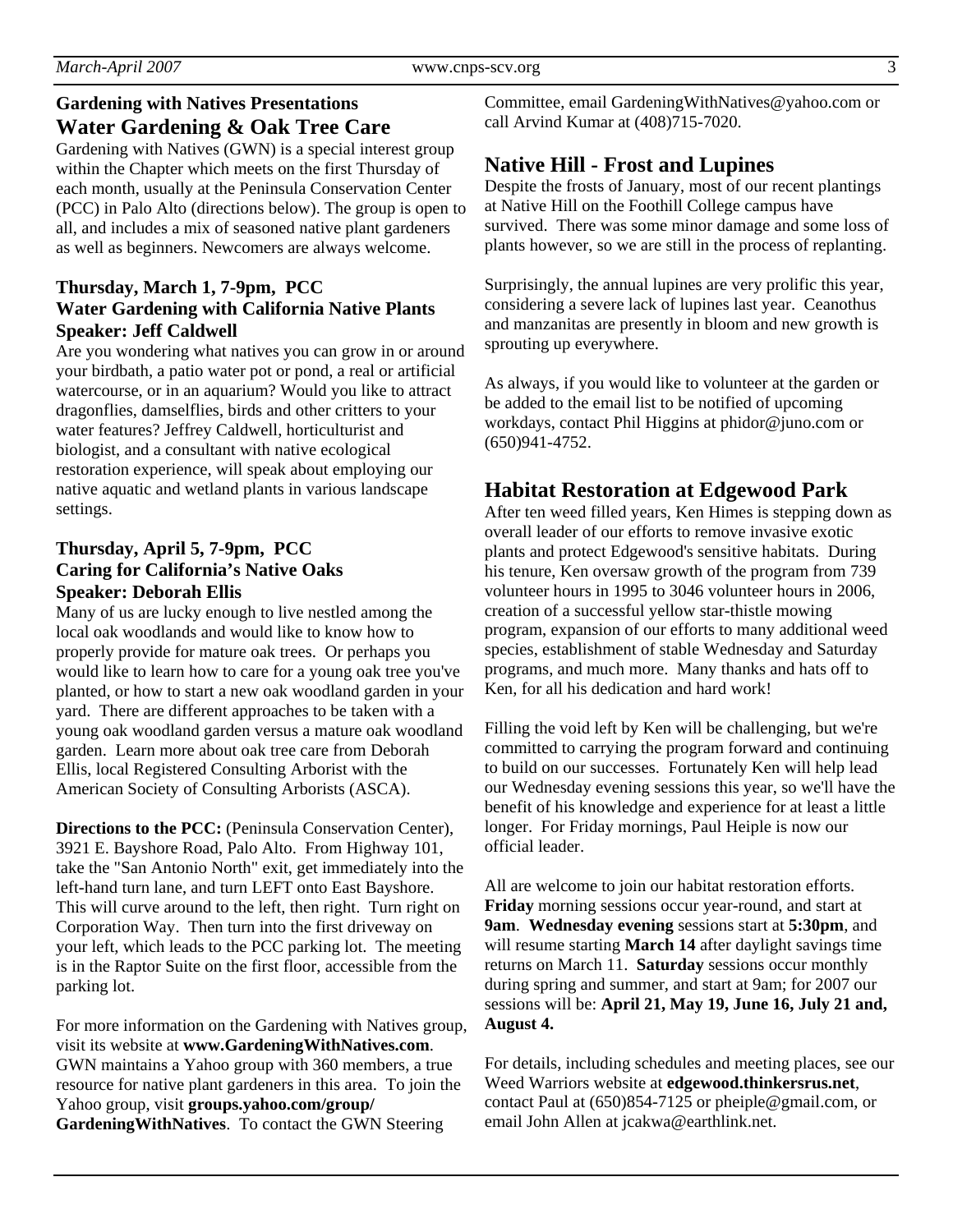## **Photo Group**

Our Chapter Photo Group is a special interest group of members which meets on the third Monday of most months at the Peninsula Conservation Center (PCC) in Palo Alto. The Group is open to all, and includes both beginning and experienced photographers.

Our next meetings will be **Mondays, March 19 and April 16, from 7-9 pm** at the PCC. In March we'll discuss Sharing February Photo Group Outing Pictures, and in April we'll discuss 2007 Spring Photos. Bring photos to share: up to twenty slides, digital images, or prints per photographer are welcome. For more information, contact Patrick Gallagher, at (408)483-9366 or drrust@greenisles.com.

# **Keying with Natives**

Join us on the last **Friday** of every month, from **6:30pm - 8:30pm**, in a fun gathering to meet with other native plant enthusiasts to sharpen your keying skills. The next meetings will be **March 30 and April 27** at the PCC building in Palo Alto. Contact David "Tex" Houston or Sally Casey for details. Contact David at tex009@sbcglobal.net, and Sally at (408)377-0989.

Keying plants out to insure their genus, species or subspecies is one of the best ways to better understand your local flora. Without this important skill, wonderful events like our **Wildflower Show** would not have the expertise needed to create the labels for the many plants on display. So come join the fun and learn more about keying plants and their interesting history.

## **San Francisco Flower and Garden Show March 21-25 -- Volunteers Needed**

Five Bay Area CNPS Chapters (including Santa Clara Valley) are sponsoring a booth this year at the San Francisco Flower and Garden Show at the Cow Palace: **www.gardenshow.com/sf.**

The show is five days long, and there are a **lot** of volunteer opportunities available! Shifts are 2-3 hours long, and admission to the entire show is free to volunteers. Contact George McRae of East Bay CNPS, at elegans@aol.com or call (510)233-7374.

# **EDUCATION NEWS**

# **Graduate Student Scholarships**

Our Chapter is again offering scholarships to graduate students doing research on plant systematics, plant ecology,

plant physiology, plant community restoration or other related botanical studies of plants that grow in habitats in Central and Northern California. Students researching topics related to rare plants are encouraged to apply.

Two \$1,500 scholarships are available. Evaluation of student applications will focus on the stated purpose of the research, experimental design, and overall impression of the research project. Applicants should be enrolled in a graduate program in an accredited College or University and undertaking botanical research related to plants or native plant communities in Central or Northern California.

The application can be found on our website, www.cnpsscv.org, and questions regarding the scholarship application can be emailed to Nora Monette at nmonette@aol.com. The **application deadline is March 23, 2007.** 

# **Native Garden Resources for Teachers**

Seven Trees Elementary School in San Jose recently received funding to create a native plant garden, thanks to the efforts of teacher Larry Volpe and Gardening With Natives member Agi Kehoe. The grants came from multiple sources, including the Keep San José Beautiful Beautification Grant Fund. Special thanks go to Agi for her many volunteer hours in drawing up the conceptual design, working on site, and supervising the project.

Even as we look for a volunteer chair to help teachers with school garden projects, our Chapter does have a new online group to discuss establishing school native gardens. The egroup has many people with years of experience in this area. Newbies are encouraged to join and ask questions. Visit **groups.yahoo.com/group/cnpsScvEducation.**

A second resource is our Chapter website section, entitled School Native Plant Gardens and Nature Areas. Go to the home page, at **www.cnps-scv.org**, and click on the School Programs link.

# **CONSERVATION NEWS**

#### **Marsh Ecology Short Course**

Our Chapter is co-hosting a Marsh Ecology Short Course at the PCC, **Thu-Sat, March 22-24, 9:30 am - 4:30 pm**.

Dr. Peter Baye will provide an overview of tidal marsh plants and communities, historic and modern, of the San Francisco Bay Estuary, in slide lecture and field trips to representative marshes and wetlands.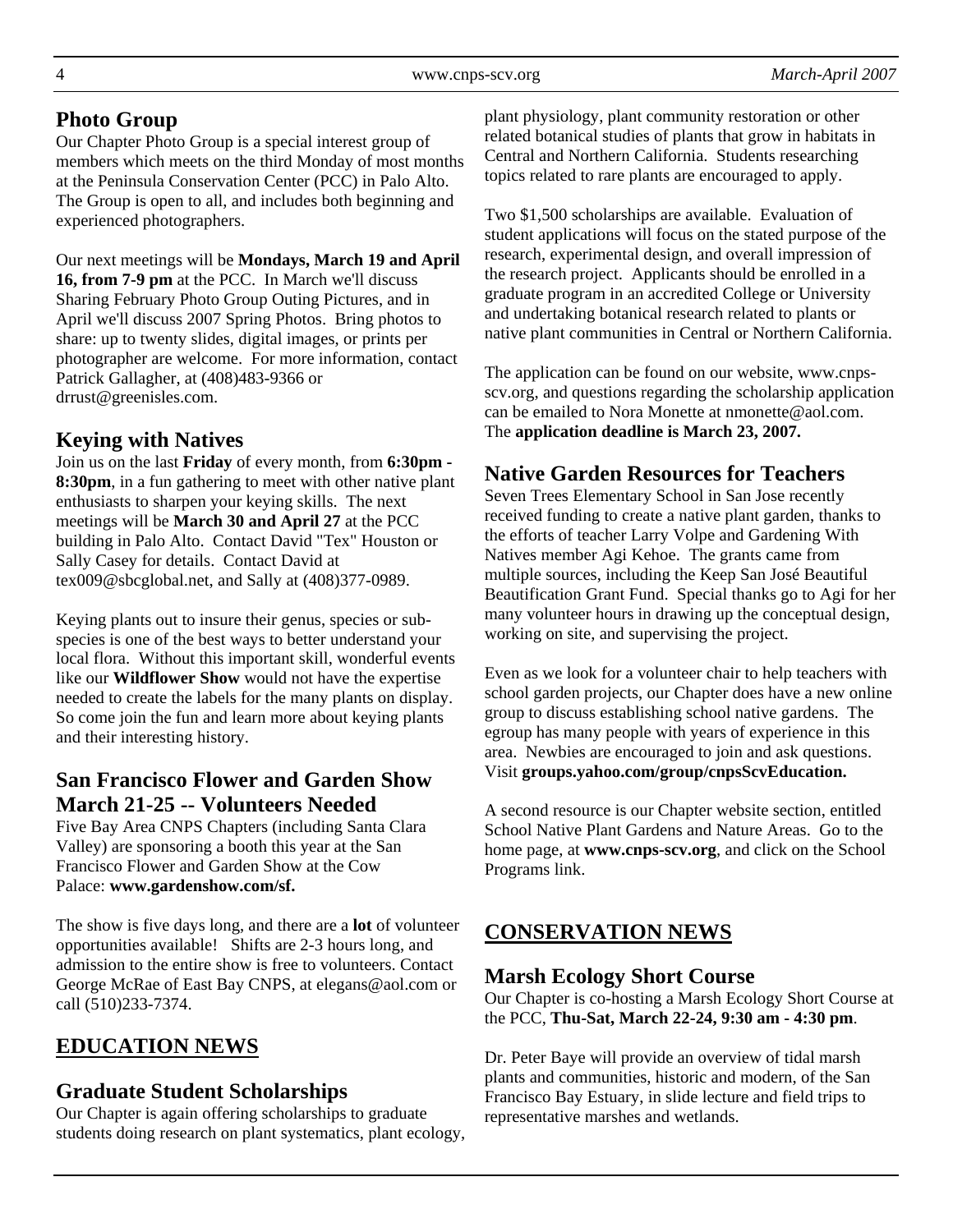Dr. Howard Shellhammer will discuss the historical depth and character of South San Francisco Bay and the effects of sea level rise on salt pond restoration and levee design. Thursday's class will include a short field trip to the Palo Alto Baylands Marsh.

Clyde Morris will present an overview of the South Bay Salt Pond Restoration.

Course and materials fee is \$75. For further information, contact Libby Lucas at JLucas1099@aol.com or (650) 948- 3552. Co-sponsored with Citizens Committee to Complete the Refuge. **To sign up**, make checks payable to CCCR and mail to 453 Tennessee Lane, Palo Alto, CA 94306.

#### **Butterfly Returning to Edgewood**

*By Carolyn Strange, Friends of Edgewood* 

Edgewood Natural Preserve is renowned for its spring wildflower displays, but this year's buzz will be about what's fluttering above and munching below. Edgewood's famous butterfly is coming home.

Neither big nor showy, the Bay checkerspot butterfly (*Euphydryas editha bayensis*) ranks among the most studied insects in science. And Edgewood owes its status as a preserve to this butterfly, federally listed as threatened in 1987. But legal protection didn't stop an insidious chain of events that ultimately wiped it out at Edgewood, its last stand in San Mateo County. It was gone by 2003. The butterfly holds on at Coyote Ridge in Santa Clara County.

Backed by government agencies and advocacy groups, ecologist Stuart B. Weiss Ph.D., worked to not only understand the Edgewood extinction, but also reverse it. "It's time for a win on the endangered species front," Weiss says. Nutrient-poor serpentine soils usually thwart nonnative plants, providing havens for natives. But Weiss found that Italian ryegrass (*Lolium multiflorum*) was taking over, crowding out critical caterpillar food, California plantain (*Plantago erecta*). Ryegrass encroached because soil chemistry shifted. Vehicle emissions from nearby Highway 280 deposit nitrogen, effectively fertilizing the soil, and tipping the plant community balance. Weiss dubbed it "drive-by extinction."

Fortunately, well timed mowing effectively tips the balance back. Now, nearly 15 acres stand ready to host a homecoming. This winter, Weiss will transfer caterpillars from Coyote Ridge. In April he'll bring up some butterflies too. Docents will be sharing this exciting and hopeful story, in addition to interpreting Edgewood's natural features during **weekend wildflower walks**. **See the** 

**enclosed flyer** for details, and join us in welcoming the butterfly home.

#### **CHAPTER FIELD TRIPS**

**Chapter field trips** are free and open to the public. They are oriented to conservation, protection and enjoyment of California native plants and wildlife, and we adhere to all rules and guidelines for the lands on which we are visiting.

**In our region it is very important to be prepared for hiking on rugged & steep terrain, wide temperature ranges and rapidly changing conditions at any time of year. All participants should wear sturdy footwear and carry sufficient water, sun protection, food, clothing layers, personal first aid and other supplies you may need. If you have any questions about your ability to participate in a particular field trip, please contact the trip leader in advance.** 

#### **Mar 4 Sun 10:30am Henry Cowell Redwoods**

Join trip leader Kevin Bryant on a hike that slices through a portion of the Santa Cruz Mountains that contains many different plant communities over a relatively short distance. We'll traverse an uncommon type of mixed evergreen forest, inland marine sand hill habitat, a rich redwood forest (including a visit to the old growth area of the park), and a beautiful old growth sycamore grove along the San Lorenzo River. The trip will be less than 6 miles and will involve a brief car shuttle so that most of the trip will be downhill (with some brief steady uphill).

We'll meet at **10:30am** in the Safeway parking lot on the corner of Mt. Hermon Rd. and Graham Hill Rd. The trip is expected to last until **4pm**.

**Directions:** from San Jose, take Hwy. 17 to the Mt. Hermon Rd. exit. Turn right at the light off the exit, and continue through Scotts Valley to the end of Mt. Hermon Rd. in Felton. Turn left onto Graham Hill Rd. and left at the next driveway into the Safeway lot. We'll meet in the area of the parking lot closest to Graham Hill Rd. (farthest from the store). If you have any questions, please contact Kevin at mtngreen17@verizon.net, or (408)353-8824

**Mar 11-16 Sun-Fri California Desert Adventure** 

Steve Hartman (recall that Steve brought the desert to our May 2006 program meeting) will be leading a multi-chapter week-long trip to explore the far southern California deserts including Anza-Borrego Desert State Park, the Algodones (Imperial) Sand Dunes, and the Chocolate Mountains vicinity.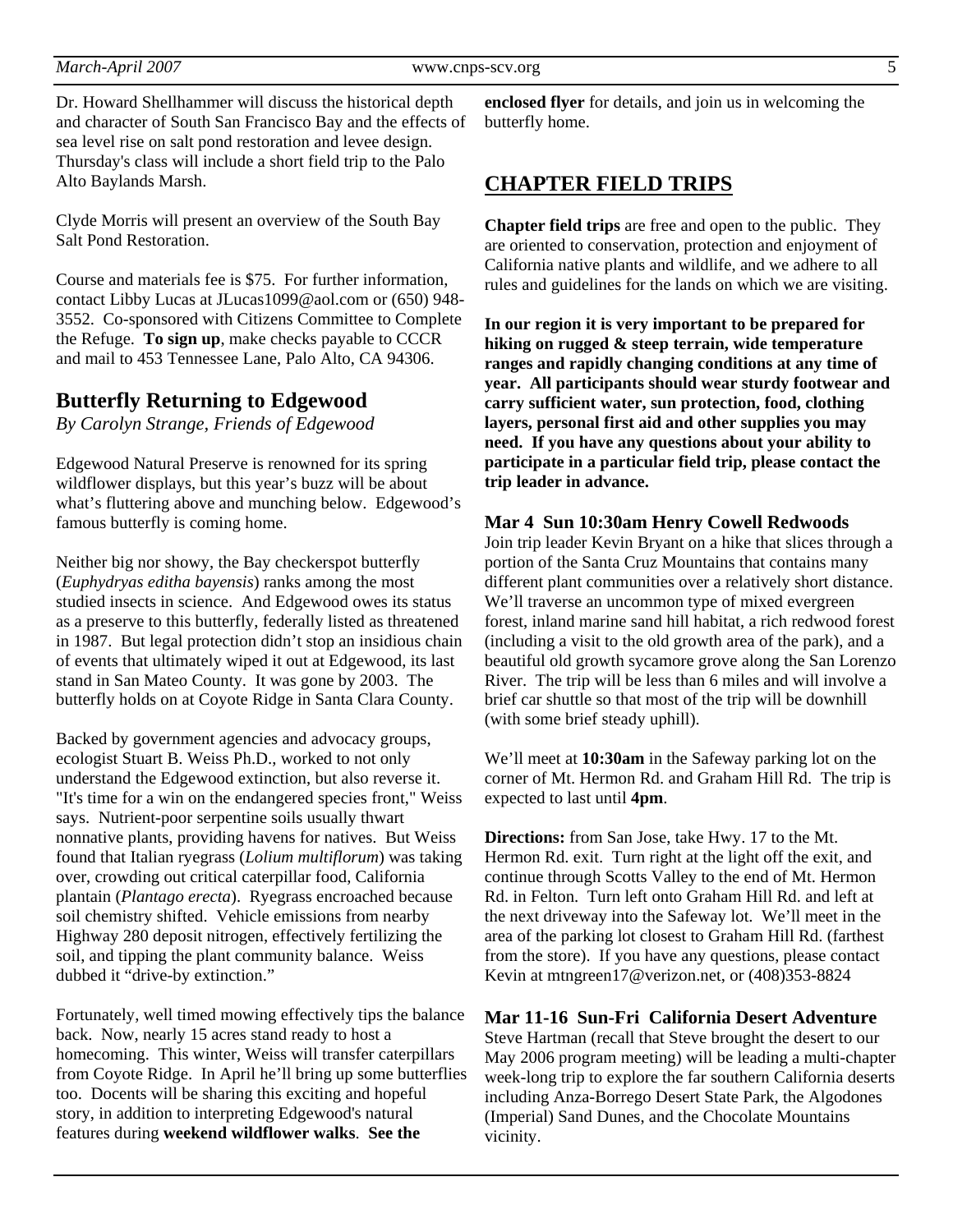Even though the annual wildflowers may be sparse this year, we will still find many perennials such as elephant tree, crucifixion thorn and the unique plants of the Algodones Dunes.

Join us for the whole trip, or drop in any time you are able to. Destinations Sunday-Wednesday are for all vehicles. Camping and travel on Wednesday night, Thursday and Friday require off-road 4-WD vehicles.

For trip details or to **reserve your spot,** contact Steve at naturebase@aol.com or leave a message at (818)881-3706.

#### **Mar 16-18 Fri-Sun Carrizo Plain**

Join members Carolyn Dorsch and Michael Yantos for a spring exploration of central California, including the Carrizo Plain National Monument.

This will be a joint trip with the Desert Survivors conservation group in an exploration of flora and fauna. Easy car stops and short hikes. Explore grasslands, see spring blooms, Soda Lake playa, evidence of San Andreas fault and possibly Painted Rock and Caliente Ridge. Camping Friday and Saturday.

Contact Carolyn Dorsch at cdorsch1@aol.com, (650)322- 0955) for a trip information sheet or to **sign up**.

**Mar 24 Sat 10am Butano Park from Gazos Creek**  Join leaders Ken Himes and Steven Smith to explore a new trail in Butano State Park. The Candelabra Redwood Trail was completed in June 2006 and features a unique old growth redwood tree shaped like a candelabra in this gem of a State Park. This trail crosses several habitats. We will proceed on into the park to see Calypso Orchids (*Calypso bulbosa*). We will return the way we came for at total of about 5 miles. As time permits we can also look for Salmon Berry (*Rubus spectabilis*) and other flowers along Gazos Creek Road.

The hike is expected to last about five hours. The trail out will be a moderately steady climb. Bring lunch, water, and sturdy hiking shoes. Contact Ken at (650)591-8560 or Steve at (650)345-4595 or stevensmith3@rcn.com for additional details.

**Directions:** Take Hwy 92 to Half Moon Bay then L on Hwy 1 about 23 miles to Gazos Creek Road. Turnoff left onto Gazos Creek Road. Immediately park on the south side of the road. We will carpool from there so **be there by 10:15am**. We will go up Gazos Creek Road to a small parking lot 0.3 miles past Cloverdale Road.

**Apr 1 Sun 9am Coyote Ridge Wildflowers** 

Join a Coyote Ridge docent on a Spring Wildflower tour sponsored by our Chapter. See the next trip below for details. To **sign up** and for directions, contact Kevin Bryant at mtngreen17@verizon.net or (408)353-8824.

#### **Spring Wildflower Tours on Coyote Ridge**

The Silicon Valley Land Conservancy, along with CNPS and Santa Clara Valley Open Space Authority, is celebrating one of the most spectacular wildflower blooms in the Bay Area by offering docent led tours to view this incredible serpentine grassland.

The associated endemic plant community on Coyote Ridge supports the largest remaining population of the threatened Bay checkerspot butterfly, as well as many rare and uncommon plant species. The interpretive hike will include discussions on endemic plant communities, the effects of air pollution on terrestrial environments, cattle grazing as a management tool and conservation through mitigation. Breathtaking views and natural history discussions will be plentiful.

Hikes begin promptly at **9am** and will conclude no later than **1pm**. Sturdy walking shoes, layered attire and binoculars are recommended. Don't forget your lunch or snacks for the picnic on the ridge!

Hikes will take place primarily on **weekends and Wednesdays in April**, with trips possibly extending into late March or early May depending on bloom time.

Driving tours are also available. For more information, contact Rebecca Sloan at (408)260-3043 or rebecca.svlc@gmail.com.

#### **Apr 21 Sat 10am Henry Coe State Park**

Join us as we scratch the surface of northern California's largest state park, located in the wild and rugged wilderness area of Santa Clara County that extends into western Stanislaus County. We will botanize a slice of this phenomenal wilderness in a less than 8 mile exploratory hike.

Expect elevation gain/loss of 1,500 ft. or less. We will plan on returning to our vehicles between **4 and 5pm**, and there is a nice casual meeting place in Morgan Hill for those of us wishing to relax and have dinner after the hike.

Contact Kevin Bryant at mtngreen17@verizon.net or (408)353-8824 for trip details, meeting location, and driving directions.